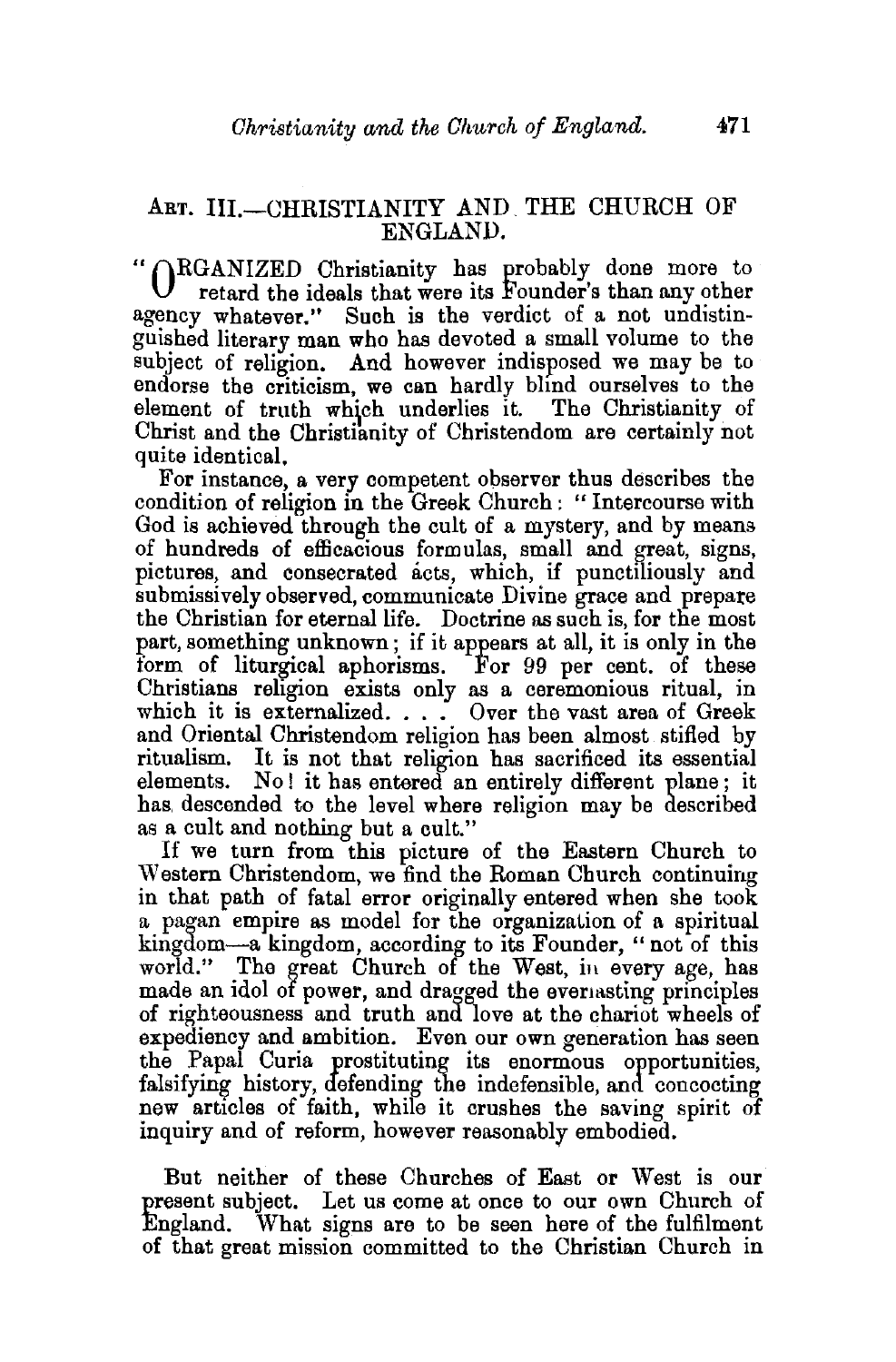every land-the mission of keeping the original Christian spirit free and effective amid the stifling influences of organization and the dissipating influences of development?

Two points upon the surface suggest hope. In the first place, Canterbury is happily free from the fatal spell which keeps Rome for ever dreaming of earthly sovereignty. In the next place, circumstances fortunately prevented England from resisting the resistless wave of the Reformation, as Russia and Italy and Spain did, to their plain and obvious loss. But there is a reverse side to this shield. These benefits have been expensive. The free play of thought and learning, especially of little learning and of hasty thought, have left very awkward issues. We mav not be unprincipled, we may not be obscurantist ; but we have many faults and sins to lament and, if it may be, to remedy. We, too, as well as Rome and Russia, have in past days persecuted people for their opinions, and we reap the fruits in "the dissidence of dissent." Even to-day we quarrel among ourselves, and add to the confusion of Christendom by putting our party before our Church, and our Church before our Christiamty, after the manner of those sorry politicians who forget their patriotism. We have not checked our exuberant individualism, and in the resolve not to submit to what we think unauthorized authority we have grown impatient of any authority at all. There are those among us who remain enamoured of a medievalism which they mistake<br>for catholicity. They prefer the smoke of their will-worship They prefer the smoke of their will-worship to the virtue of obedience and the blessing of peace. Others, with a curious blindness, have no eyes but for the Puritan traces remaining in our formularies, and on this narrow basis they would erect a system to prove Protestant a greater name than Catholic. Some, too, there seem to be who forget that liberty may degenerate into license while they play fast and loose with really fundamental truth.

Now, such mistakes undoubtedly tend to obscure that witness which the English Church should be continually bearing to the paramount importance of essential Christianity. Though, indeed, we are not tied and bound, as is the Roman Church, to a system of spiritual absolutism which every page of history convicts of falsehood ; though we have not remained, like the Eastern Church, precisely where we were a thousand years ago ; though our formularies specifically acknowledge the errancy of Churches ; though our theology and our popular religion are daily growing more Christocentric, we still persist in paying an enormous price for the movement among us of life and thought in the hard coin of our "unhappy divisions."

Thirty years ago a great German doctor of theology thus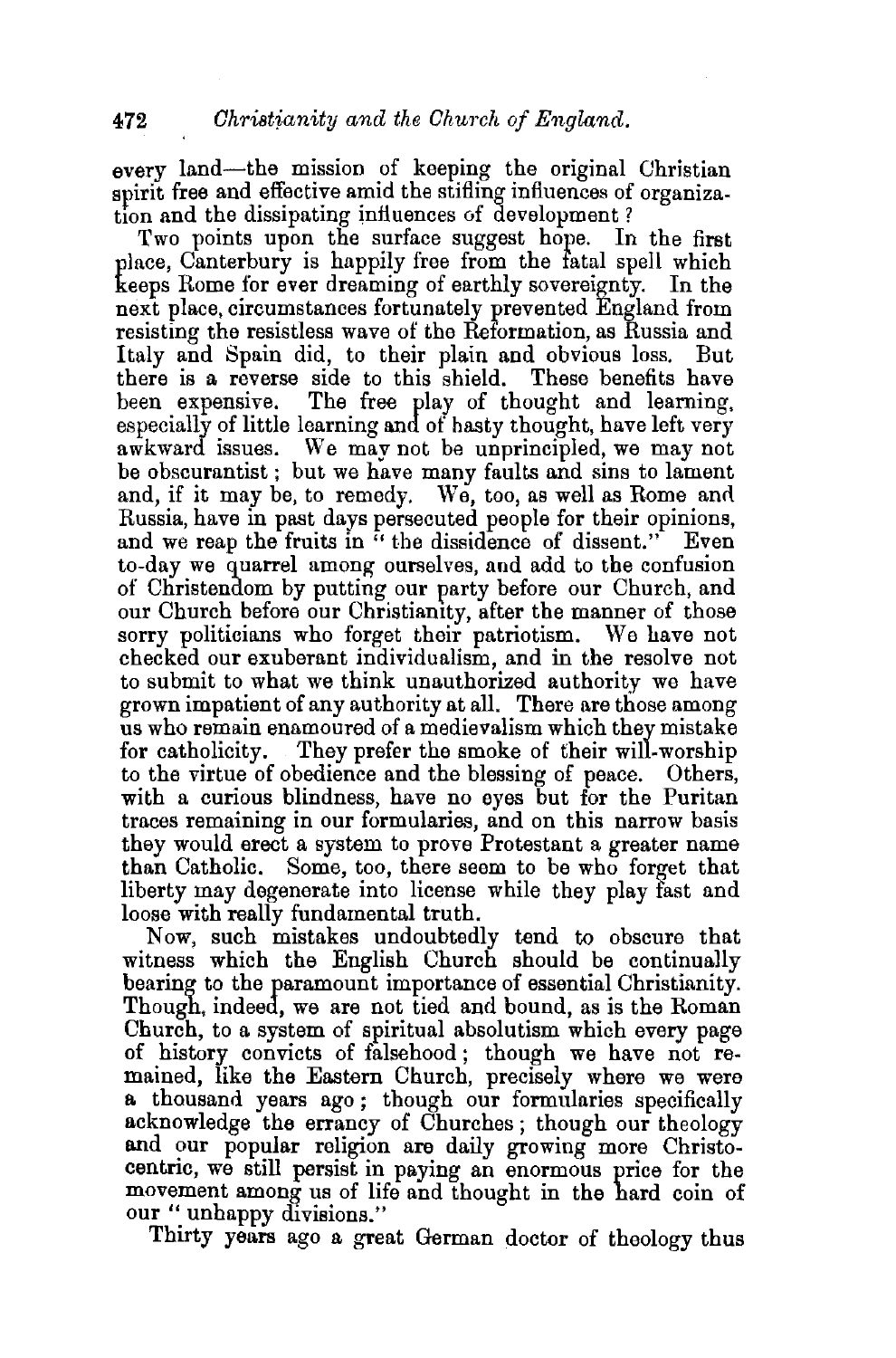diagnosed our plight : " The most painful disease of the English Church," he wrote, " is the internal rivalry and antagonism of parties and systems, and the harassing uncertainty for clergy and laity which results. The divergence of views between different parties in this Church is greater than any which separates it from the Greek and Latin Churches, if the three are judged by their formal standards." Since Dr. Dollinger penned those words a generation has passed, and some amelioration in the symptoms may be thankfully allowed. But how far are we still from a Christian management of our differences! How far even from loyalty to the old rule of unity in essentials, liberty in what is doubtful, charity in all!

Could not all parties make a more determined effort, at least, after a larger measure of "goodwill"? Might not the Catholic party more entirely eschew that attitude of arrogant assumption which is at once the cheapest and unworthiest of Roman imitations? Surely, too, it might be more careful, when trying to define what is Catholic, to slur neither the *semper* nor the *omnibus* of the Vincentian rule! And then the Evangelicals: have they always studiously recollected that wise counsel of a prophet of their own " to give to every portion of God's Wora its full and proper force, without considering what scheme it favours, or whose system it is likely to advance"? Have they shown the sympathy one might have hoped with Charles Simeon's energetic wish "that names and parties were buried in eternal oblivion"? Alas ! the prophet's insight is not entailed upon his sons, and the living prmciples of a leader degenerate too easily into the shibboleths of his school.

And what of those whom neither of these two groups include, though many of them have been content to learn from both 1 The leaven of Maurice and Kingsley and Robert· son, of Lightfoot and Westcott, has not lost its savour, though it seldom becomes loudly articulate, and owns no weekly newspaper. Every good man is said to be subject to the defects of his qualities; if so, *a fortiori* every school of men. The true mission of this section of the Church of England is to influence the rest, to share its culture with the Evangelical, and to temper with its principles of reason the blind worship of traditional authority. In that mission it can only succeed by following the example of its most distinguished men, and "seeking not its own." If Broad Churchmen form a party even out of their non-partisanship, they do despite to the spirit which justifies their existence, and belie the principles which constitute their strength. Let them accept a humbler rôle, as far greater as it is more Christlike. They are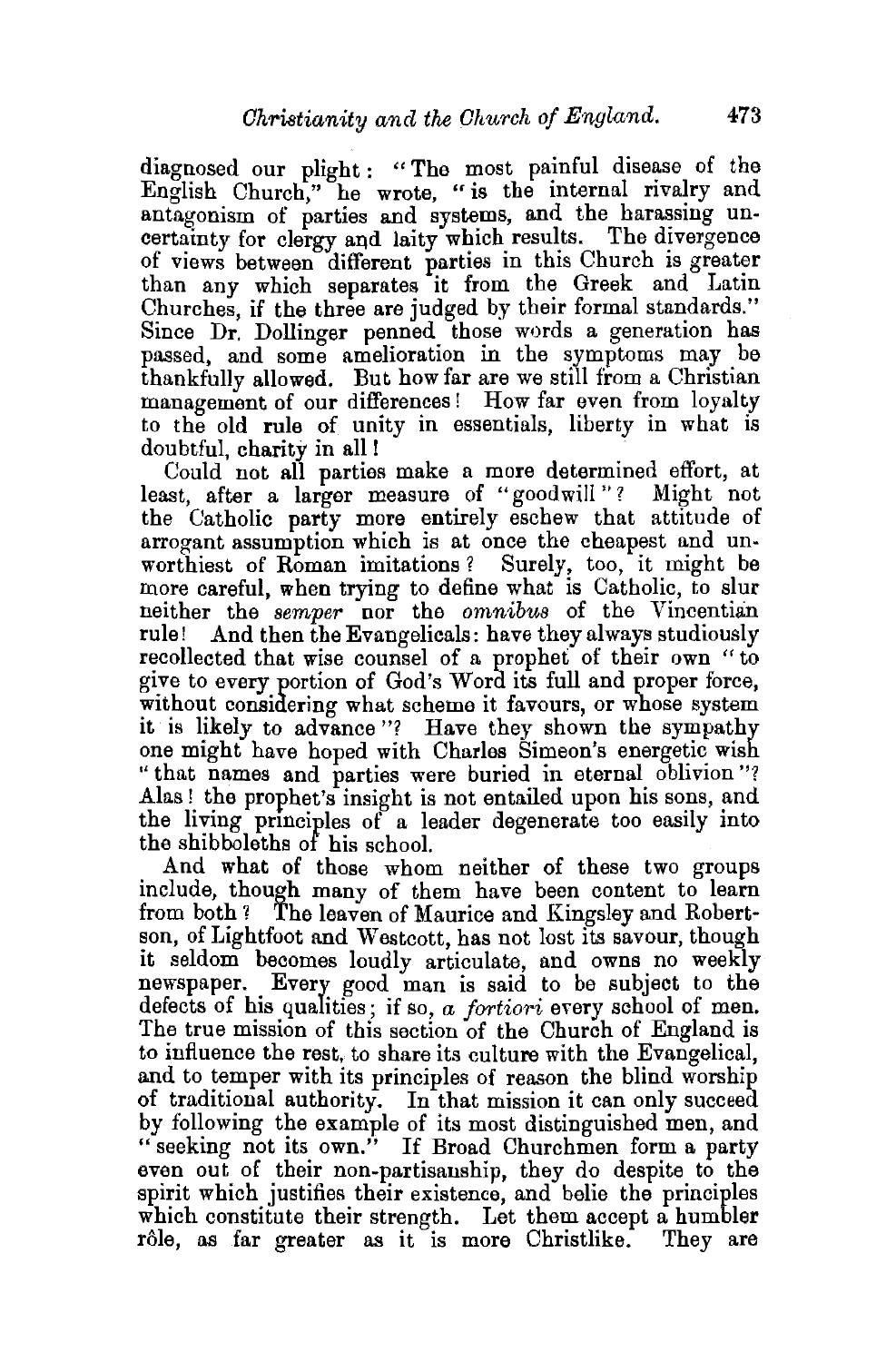commonly credited with a measure of brains. Let these be used not needlessly to accentuate divergence, but to discover points of contact, and particularly to make more common ground of that higher intellectual standpoint from which differences in abstruse dogma and intricate ceremonial cease to be regarded as matters of life and death. Above all, let them magnify the Spirit, neither offensively parading nor cowardly concealing the holy liberty He brings, and ever following unflinchingly "all truth" into which He only-the Spirit of the living God-is the promised and the all-sufficient Guide.

I have lately come across these words, spoken some thirty years ago by Kesub Chunder Sen, a member of the reformed Brahmin body : "To be a Christian, then, is to be Christlike. Christianity means becoming like Christ, not acceptance of Christ as a proposition or as an outward representation, but spiritual conformity with the life and character of Christ. And what is Christ? By Christ I understand One who said, 'Thy will be done'; and when I talk of Christ I talk of that spirit of loyalty to God, of absolute determinedness and preparedness to say at all times and in all circumstances, 'Thy will be done, not mine. . . .' Allow me, my friends, to say that England is not yet a Christian nation."

If now we turn from the Indian Brahmin's criticism of the Nation to the late Bishop of London's recent criticism of the Church, the parallelism is, to say the least, significant. Here is one of Bishop Mandell Creighton's last appeals : "I wish I could say that the Church had been doing its best to teach aright the English people. Unfortunately, it has only been reproducing in its own quarrels the temper that prevails. Just in the point where an example was most needed it has not been given. The Church has adopted the methods of politics. It has presented the appearance of parties contending against one another. It has injured its spiritual influence by descending to trivial disputes. It has not shown the English people a higher spirit or a better way. Instead of trying to educate the popular temper, the Church has adopted it, and has set before the public eye the familiar spectacle of bodies of Englishmen desperately determined to have their own way by every means in their power.''

Is there not indeed a sadly significant agreement between the Brahmin and the Bishop ? The one points to unselfwill as the leading virtue of the Christianity of Christ, the other singles out the lack of it as the most baneful defect of the English Church. " I would beseech you," concludes Bishop Creighton, " to think of this in the presence of God, and to remember that if the Church fails to set forth to the